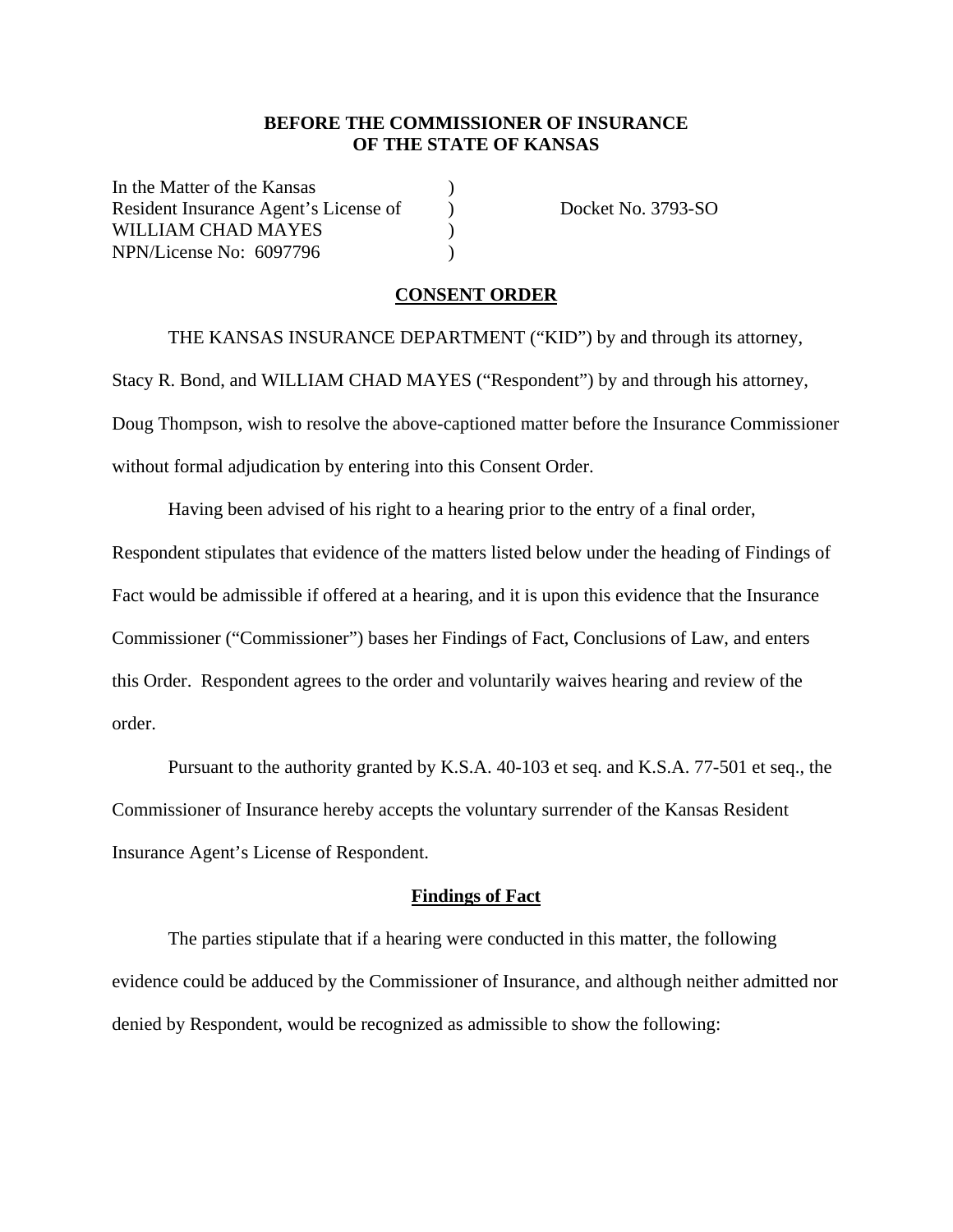- 1. Records maintained by the Kansas Insurance Department ("KID") indicate William Chad Mayes is licensed as a resident agent to transact the business of insurance in Kansas, and has been so licensed since January 10, 2001.
- 2. KID records indicate a mailing address of 601 Stone Creek Dr., Newton, Kansas 67114.
- 3. On December 26, 2007, KID received a complaint from Mr. Edgar Jay Copeland ("Mr. Copeland") concerning Mr. Mayes. Mr. Mayes apparently had altered an insurance policy issued for \$750,000.00 to appear on the face to have been issued for \$1,000,000.00. Additionally Mr. Copeland believed the insured's name may have been forged.
- 4. In response to an agency internal production complaint, Mr. Copeland instructed that the files of Mr. Mayes in the Junction City, Kansas office were to be secured. Upon reviewing those files, Mr. Copeland found what he believed to be an altered insurance policy. Mr. Copeland observed in the file of Mr. Mayes, a policy issued to Jeanie H. Ores issued in the amount of \$750,000.00. The front page of this policy had the face amount covered over with a blank piece of paper. The policy data page 3A had the upper \$750,000.00 figure taped over with a blank piece of paper or with a piece of paper denoting \$1,000,000.00 and the lower with a piece of paper denoting \$1,000,000.00.
- 5. On December 22, 2007 Mr. Copeland met with the insured, Jeanie H. Ores ("Ms. Ores). Ms. Ores informed Mr. Copeland that she had "purchased" a million dollar policy from Mr. Mayes and she produced a copy of the policy she received from Mr. Mayes. The policy presented to Ms. Ores did not show the face value on the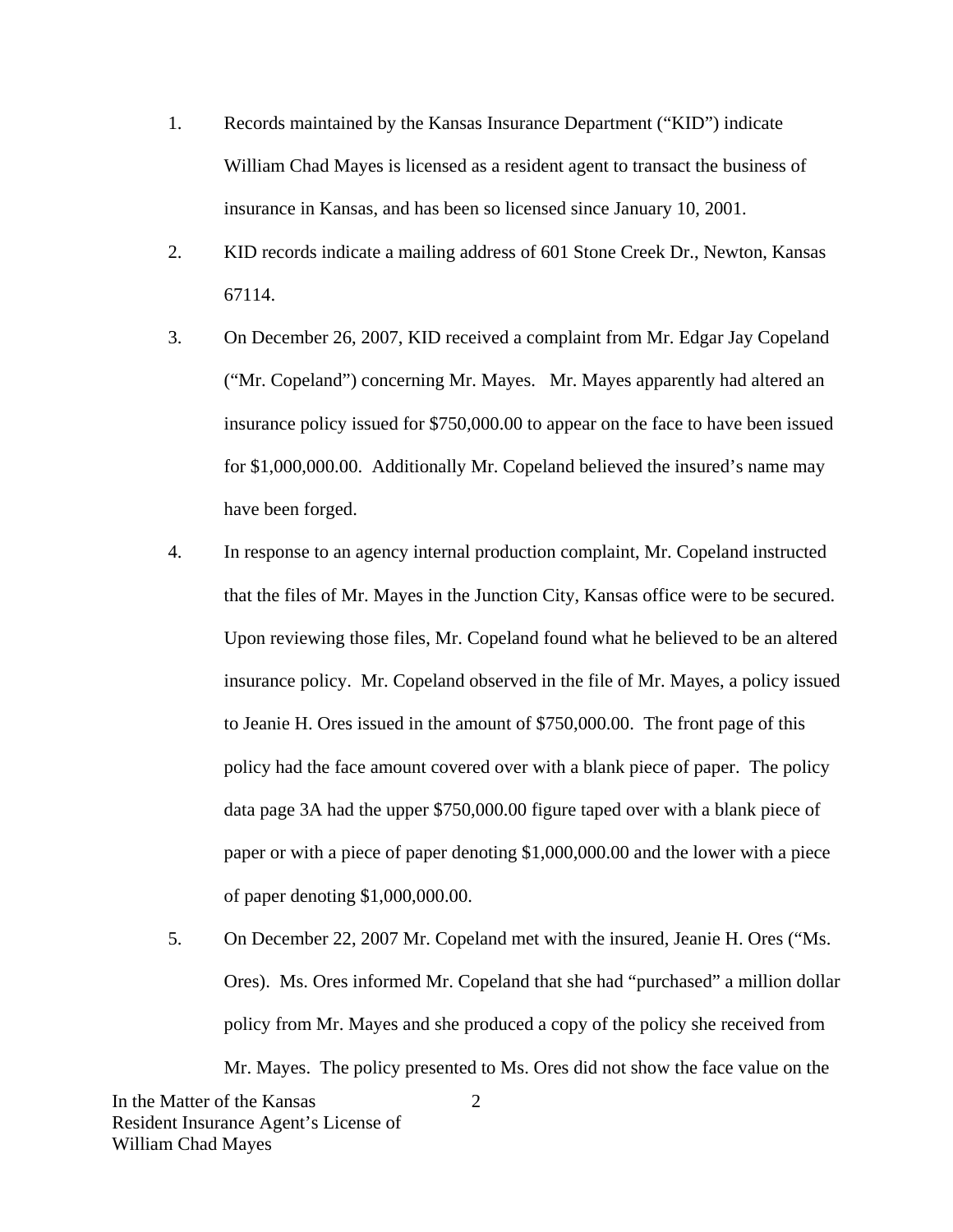first page, but a paper edge that was copied can be seen where the amount belonged. Page 3A of this policy has a paper line in the place of the upper amount, and the lower \$1,000,000.00 figure also shows a paper edge that was copied.

- 6. On January 3, 2008, Randy Adair, Chief Anti-Fraud Investigator for the Kansas Insurance Department spoke with Mr. Mayes. Mr. Mayes stated that he in fact did alter the face amount of the policy that Ms. Ores received. Mr. Mayes admitted to printing \$1,000,000 on a piece of paper, cutting that out and putting it over the \$750,000 figure on the policy. Mr. Mayes stated he then copied the altered policy and presented the copy to Ms. Ores.
- 7. After further inquiry, Mr. Mayes admitted that he "might" have cut Ms. Ores signature from the first application and taped it to a second application. Mr. Mayes submitted a second application on February 19, 2007, this policy was issued on March 6, 2007 for \$750,000.00. Mr. Mayes cut the signature of Ms. Ores from her first application and copied it to another application that he then submitted.
- 8. On January 7, 2008, Randy Adair spoke with Ms. Ores. Ms. Ores stated that Mr. Mayes told her he could get her a million dollar policy. Ms. Ores stated that she surrendered three other life insurance policies to finance the million dollar policy, and wrote a personal check for \$96,000.00. The face amounts of the policies surrendered were:

| Company     | Policy Number | Amount       |
|-------------|---------------|--------------|
| Farm Bureau | L00349852     | \$345,981.00 |
| Farm Bureau | L00352852     | \$333,911.00 |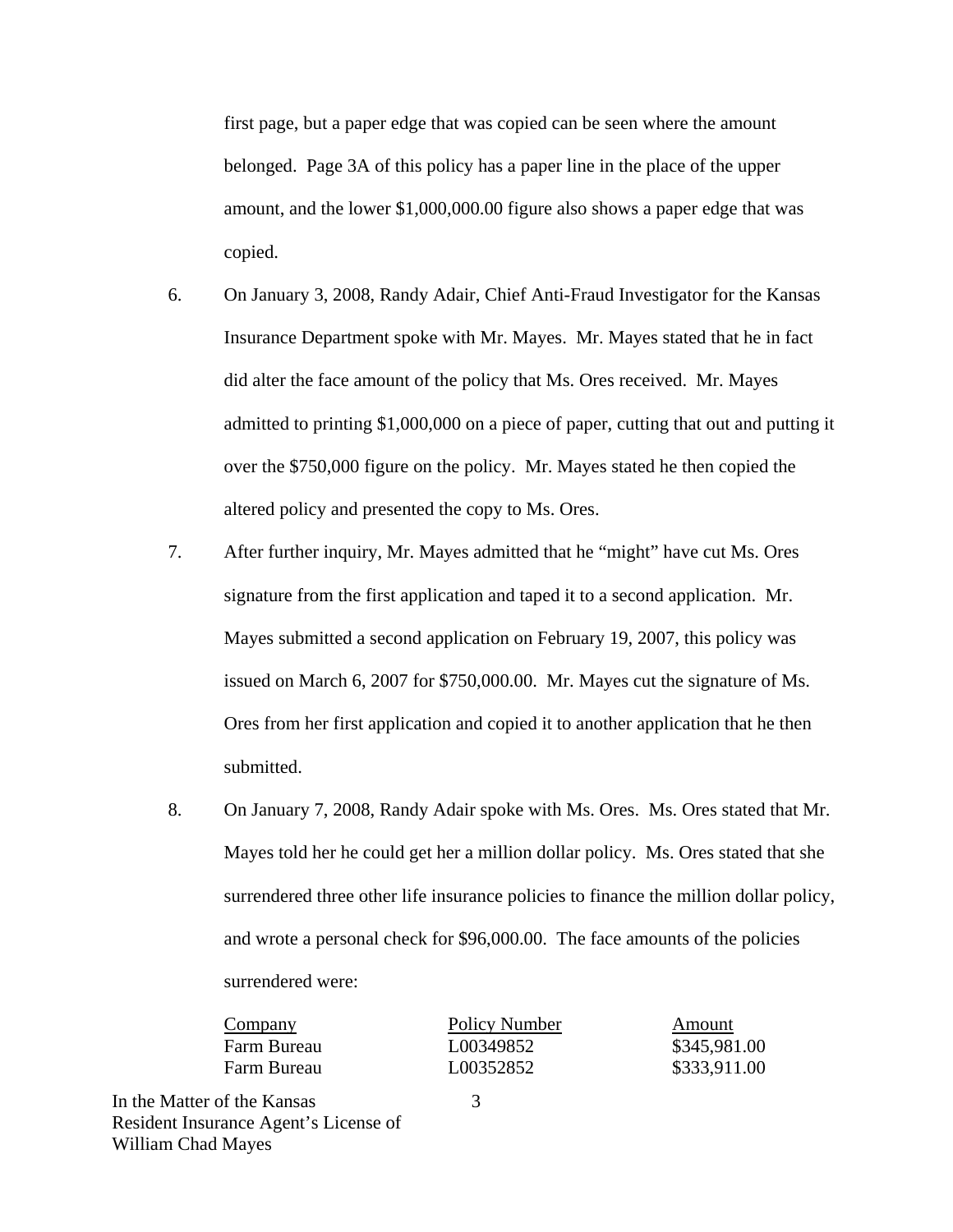# Farm Bureau 04001199483 \$75,000.00 These polices had a face amount total of \$754,892.00

- 9. Ms. Ores stated that she never signed a second application for life insurance. Ms. Ores also stated that she "never ever" gave Mr. Mayes permission to sign her name on any paperwork and she never asked for or negotiated for a policy of \$750,000.00
- 10. Eric Westman, Compliance Consultant for AVIVA stated that the initial quote and illustration for one million dollars was based on the consumer having no medical issues. When the policy was rated, it came back at table 6 which incurs a higher premium rate. Due to this the million dollar policy could no longer be delivered at the premium promised due to the change in the rating from the original illustration. The table 6 assignment raised the premium to 250% times the cost of the illustration.
- 11. Due to Mr. Mayes actions, Ms. Ores lost \$4,892.00 in coverage and spent an additional \$96,000.00. Mr. Mayes received a commission of \$35,370.83 for the \$750,000.00 policy sale to Ms. Ores.

### **Applicable Law**

- 12. K.S.A. 2007 Supp. 40-4909 states, in pertinent part:
	- (a) The commissioner may deny, suspend, revoke, or refuse renewal of any license issued under this act if the commissioner finds that the applicant or license holder has:
		- (2) Violated
			- (A) any provision of chapter 40 of the Kansas Statutes Annotated, and amendments thereto, or any rule or regulation promulgated thereunder;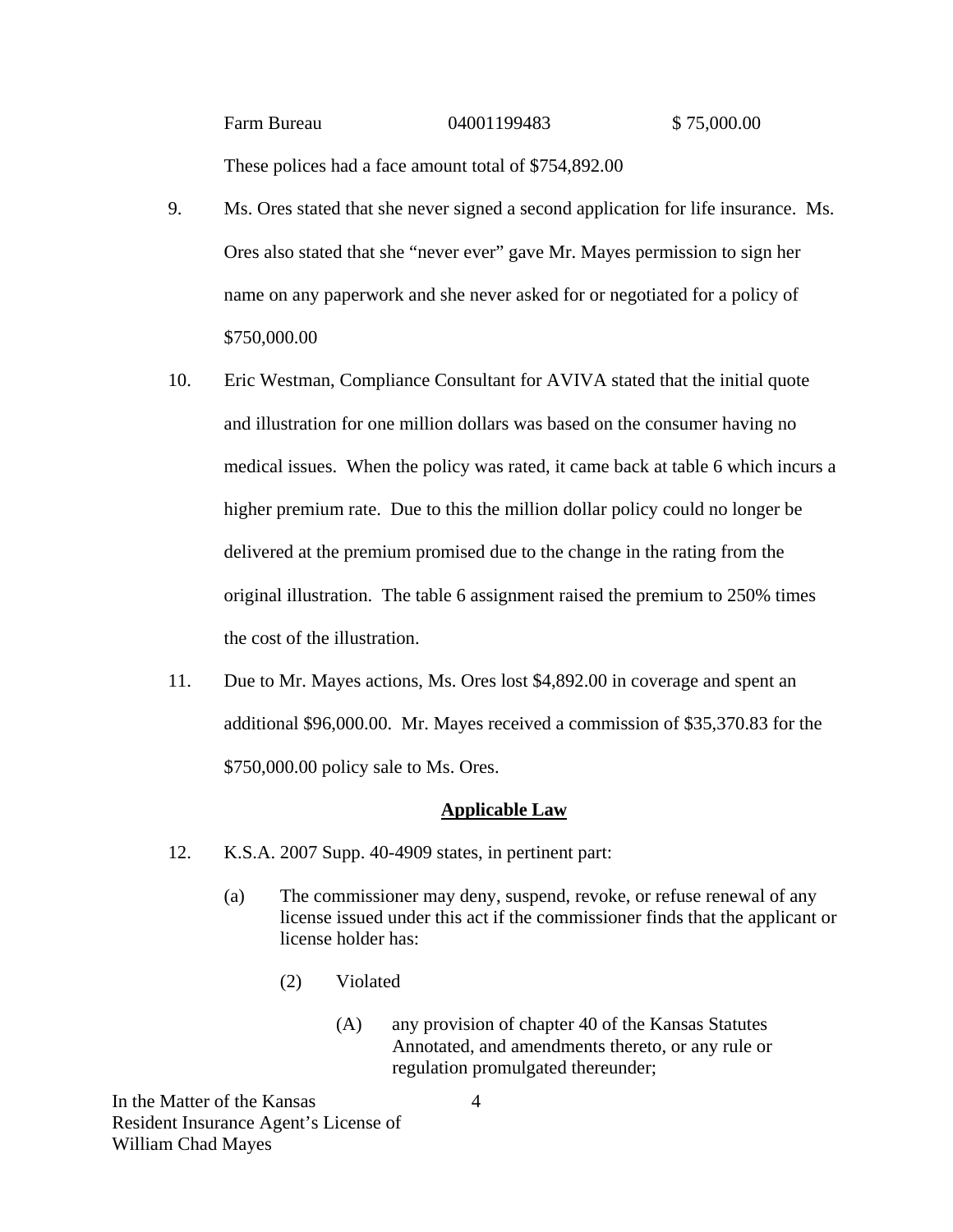- (8) Used any fraudulent, coercive, or dishonest practice, or demonstrated any incompetence, untrustworthiness or financial irresponsibility in the conduct of business in this state or elsewhere.
- (10) Forged another person's name to an application for insurance or to any document related to an insurance transaction.
- (b) In addition, the commissioner may suspend, revoke or refuse renewal of any license issued under this act if the commissioner finds that the interests of the insurer or the insurable interests of the public are not properly served under such license.
- 13. K.S.A. 2007 Supp. 40-2404 states, in pertinent part: The following are hereby defined as unfair methods of competition and unfair or deceptive acts or practices in the business of insurance:
	- (11) Misrepresentation in insurance applications. Making false or fraudulent statements or representations on or relative to an application for an insurance policy, for the purpose of obtaining a fee, commission, money or other benefit from any insurer, agent, broker or individual.
- 14. K.S.A. 2007 Supp. 40-2,118 states, in pertinent part:
	- (a) For purposes of this act a "fraudulent insurance act" means an act committed by any person who, knowingly and with intent to defraud, presents, causes to be presented or prepares with knowledge or belief that it will be presented to or by an insurer, purported insurer, broker or any agent thereof, any written statement as part of, or in support of, an application for the issuance of, or the rating of an insurance policy for personal or commercial insurance, or a claim for payment or other benefit pursuant to an insurance policy for commercial or personal insurance which such person knows to contain materially false, information concerning any fact material thereto; or conceals, for the purpose of misleading, information concerning any fact material thereto.

### **Conclusions of Law**

Based on the Findings of Fact stated above in Paragraphs #1-#11 and the Applicable

Law, the Commissioner finds: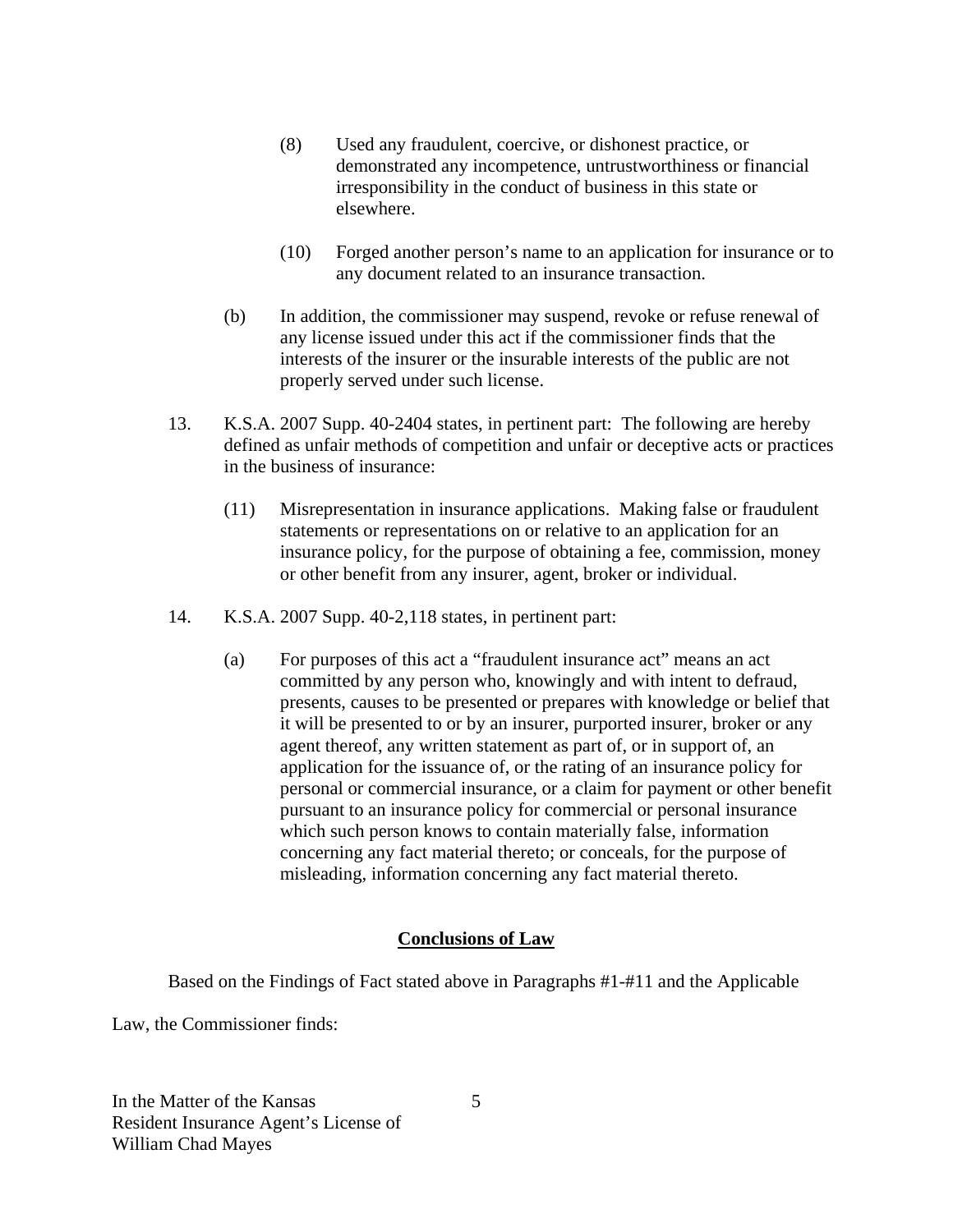- 1. The Commissioner has jurisdiction over Respondent and the subject matter of this proceeding and such proceeding is held in the public interest.
- 2. It appears Respondent violated K.S.A. 2007 Supp. 40-4909, K.S.A. 2007 Supp. 40- 2404 and K.S.A. 2007 Supp. 40-2,118 in his conduct in transacting insurance business with Jeanie H. Ores.
- 3. In lieu of suspension or revocation of the Kansas Resident Insurance Agent's License of Respondent, the Commissioner hereby accepts the **VOLUNTARY SURRENDER**  of the Kansas Resident Insurance Agent's License of William Chad Mayes effective upon the effective date of this Order.

# **IT IS THEREFORE ORDERED BY THE COMMISSIONER OF INSURANCE THAT:**

The Kansas Resident Insurance Agent's License of William Chad Mayes is hereby

**VOLUNTARILY SURRENDERED** effective upon the effective date of this Order.

It is **FURTHER ORDERED** that Respondent, William Chad Mayes, shall cease and

desist from the sale, solicitation, or negotiation of insurance and/or receiving compensation

deriving from the sale, solicitation or negotiation of insurance conducted after the effective date

of this Order.

#### **NOTICE AND OPPORTUNITY FOR HEARING**

William Chad Mayes, within fifteen (15) days of service of this Consent Order, may file with the Kansas Insurance Department a written request for hearing on this Consent Order, as provided by K.S.A. 77-542. In the event a hearing is requested, such request should be directed to:

> John W. Campbell, General Counsel Kansas Insurance Department 420 S.W.  $9<sup>th</sup>$  Street Topeka, Kansas 66612

Any costs incurred as a result of conducting any administrative hearing shall be assessed against the agent/agency who is the subject of the hearing as provided by K.S.A. 40-4909(f).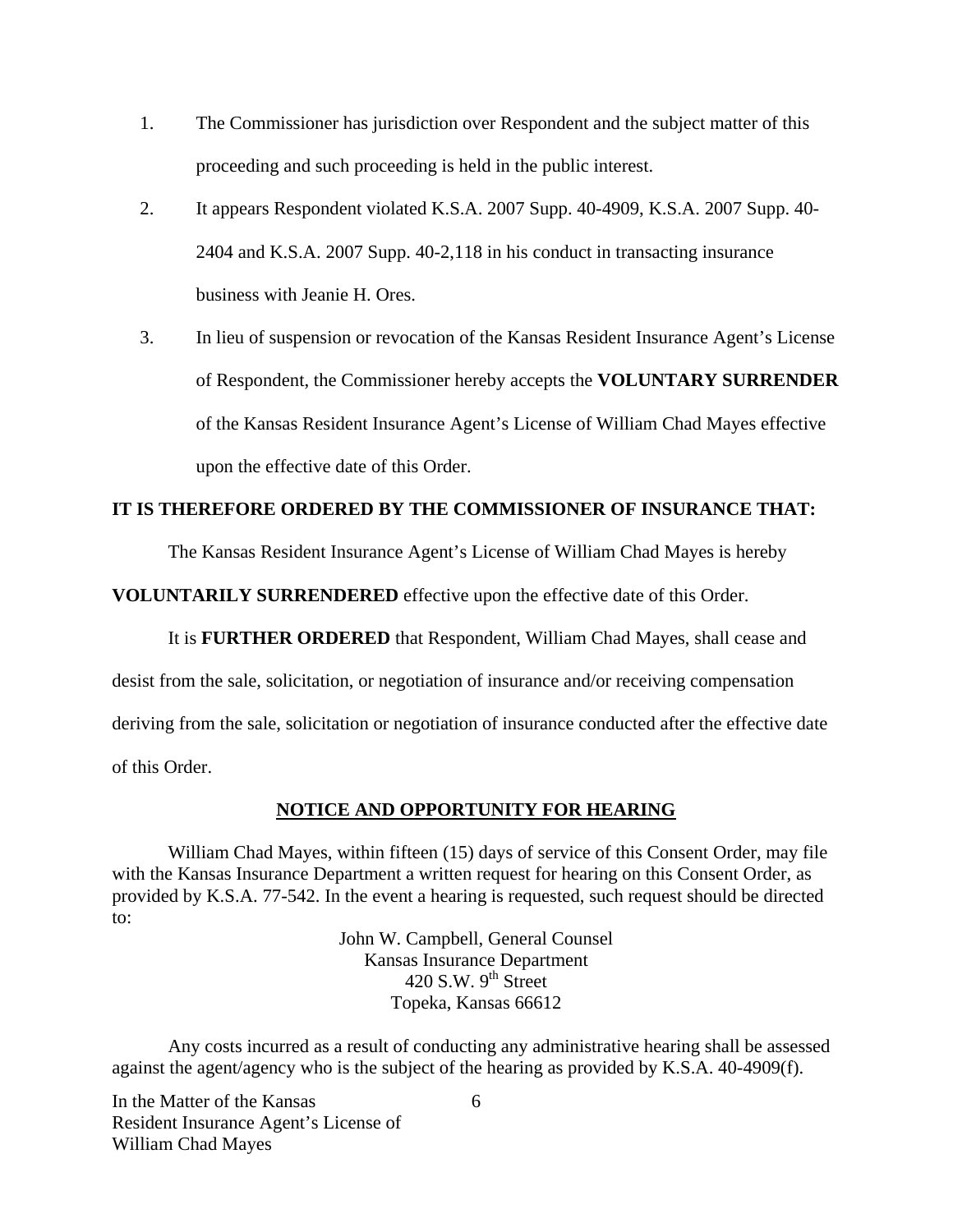Costs shall include witness fees, mileage allowances, any costs associated with reproduction of documents which become part of the hearing record, and the expense of making a record of the hearing.

If a hearing is not requested, this Consent Order shall become effective as a Final Order, without further notice, upon the expiration of the fifteen (15) day period for requesting a hearing. The Final Order will constitute final agency action in the matter.

In the event the Petitioner files a petition for judicial review, the agency officer designated pursuant to K.S.A. 77-613(e) to receive service of a petition for judicial review on behalf of the Kansas Insurance Department is:

> John W. Campbell, General Counsel Kansas Insurance Department 420 S.W.  $9^{th}$  St. Topeka, Kansas 66612

# **IT IS SO ORDERED THIS \_12th\_ DAY OF MARCH, 2008, IN THE CITY OF TOPEKA, COUNTY OF SHAWNEE, STATE OF KANSAS.**



APPROVED AS TO FORM AND CONTENT BY:

 $\angle$ s/ Sandy Praeger $\angle$  Sandy Praeger COMMISSIONER COMMISSIONER OF Insurance

 $\angle$ s/ John Campbell $\angle$  John Campbell General Counsel

# WILLIAM CHAD MAYES, RESPONDENT

 $BY: \quad \_\!/s/ \text{Doug}$  Thompson Doug Thompson Attorney for Respondent